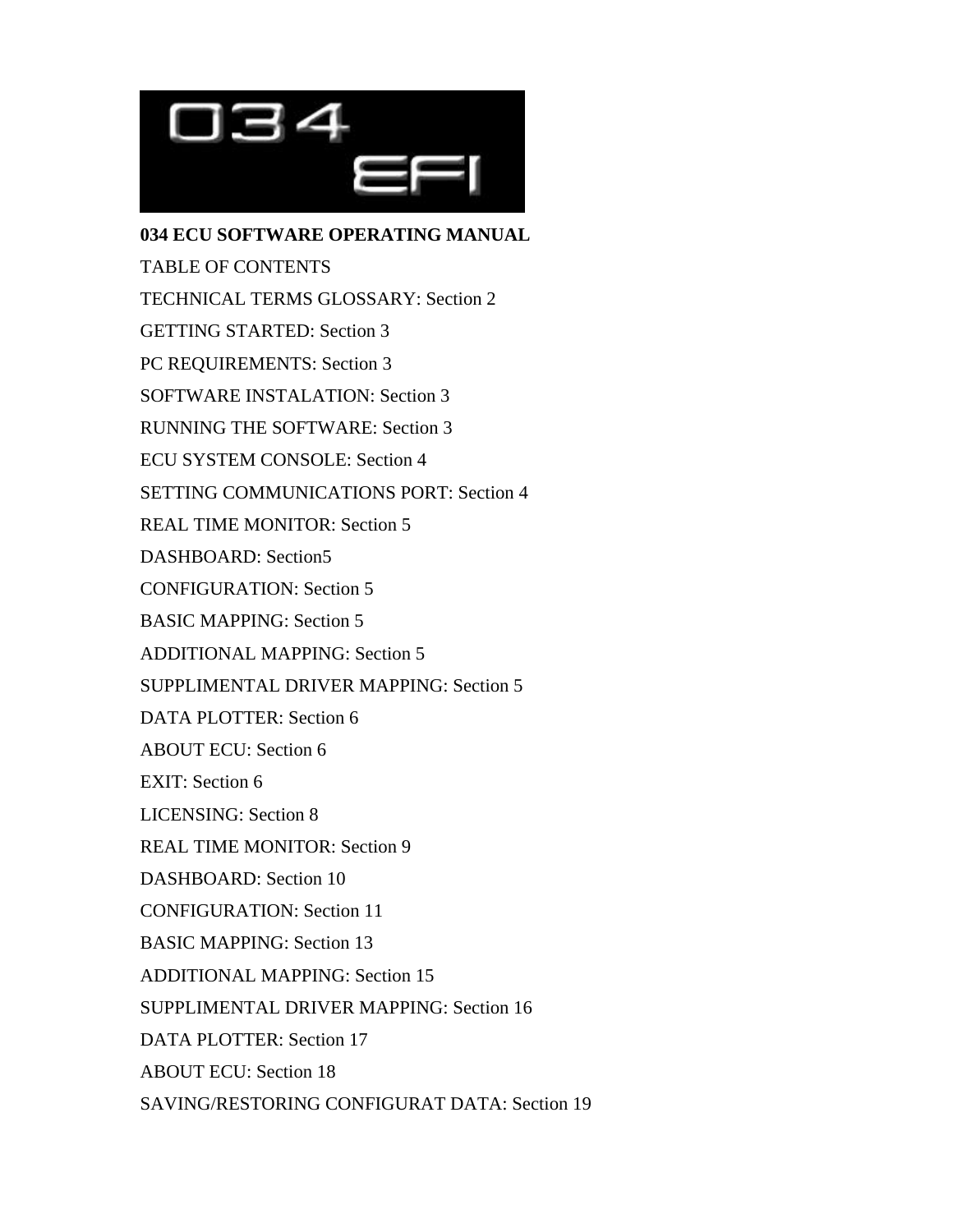#### **TECHNICAL TERMS GLOSSARY:**

**Open Loop**: Using an engine controller **without** the use of a feedback device such as an EGO sensor. This mode of operation is typically used in non-emissions applications, or used during the tuning for the controller to maximize its open loop calibration accuracy.

**Closed Loop**: Using an engine controller **with** the use of a feedback device such as an EGO sensor. This mode of operation is typically best for emissions and for best fuel economy, but often not used for making peak engine power.

**EGO:** Sometime known as "O2" sensor, this sensor is used to determine the current lean/rich state of the engine, and used as an element in closed loop operation.

**TPS:** The throttle position sensor, actually an electronic potentiometer connected to the throttle shaft. Often used for fast throttle response and for idle mixture stabilization.

**CLT:** Sensor used to measure the coolant temperature. Actually a NTC thermister. (Negative Temp. Coefficient)

**MAT:** Sensor used to measure the manifold air temperature. Actually a NTC thermister.

**AUX:** Auxiliary voltage input. Used as a general purpose mapping input where anything that can output a voltage can effectively alter the controller behavior.

**Controller:** Also ECU or Engine Control Unit. Electronic device that takes sensory input, and in turn controls the engine operation.

**Mapping:** The process of setting gain parameters across a wide operating range in the engine controller, that results in a favorable operation of both engine and controller.

**Gain:** Arbitrary unit of measure to describe a scaler or linear increase in output as a function of a given input. The mapping operations and maps are made up of matrices of gain cells, which are changed to promote proper engine operation.

**ECU**: Engine Control Unit, also Controller. Electronic device that takes sensory input, and in turn controls the engine operation.

Pulse Width: The length in time (typically milliseconds) that an injector is driven for in relation to the current needs of the engine.

**Duty Cycle:** The ratio of time that an injector is on or opened in relation to the time it is off. It is never desirable to run fuel injectors to duty cycles beyond 90%, or the injectors may overheat, or the engine will suffer a lean-out condition, and suffer serious engine damage. Always size your fuel injectors so that they provide between 120% and 150% the amount of fuel horsepower needed by your engine.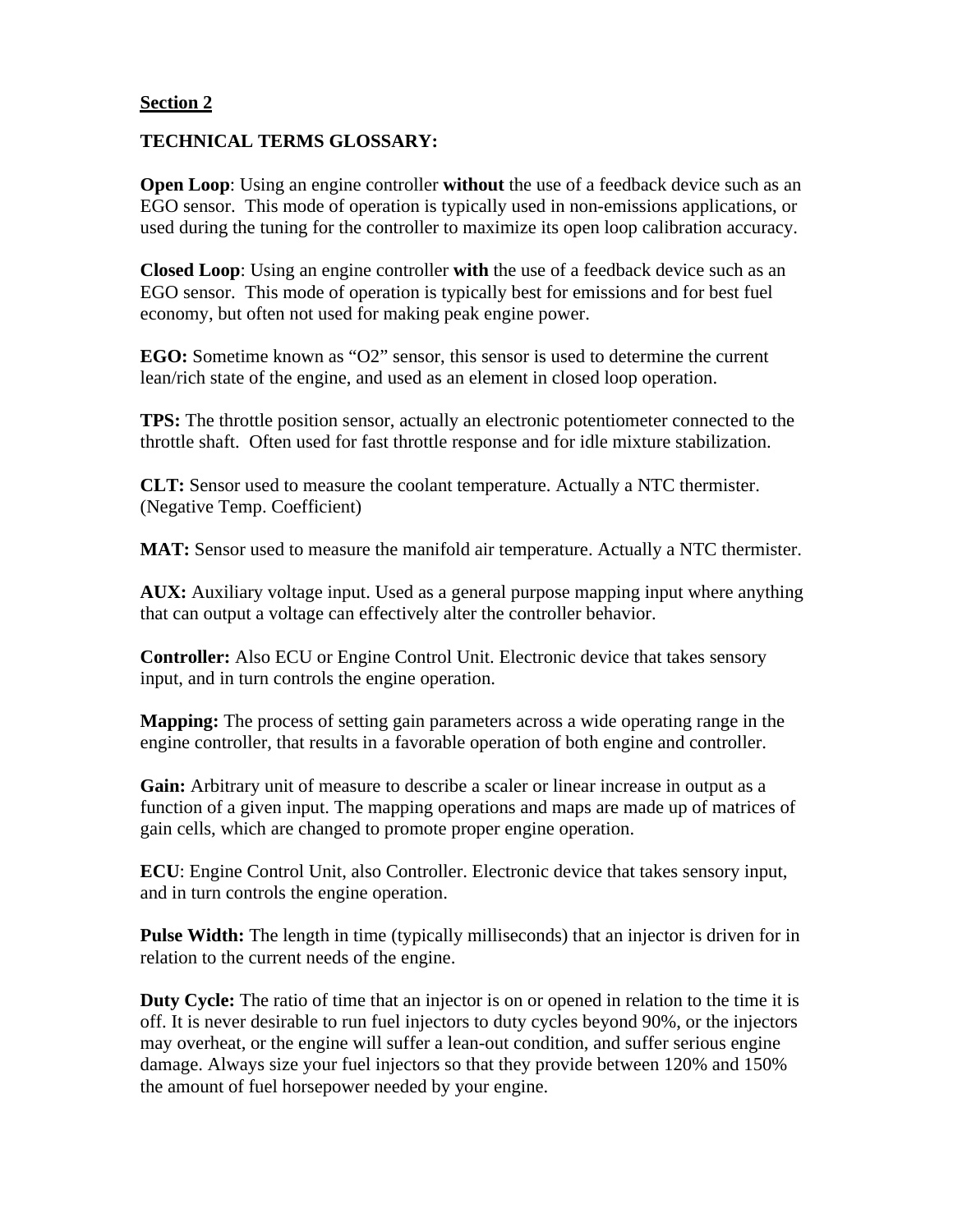## **GETTING STARTED**

## **PC REQUIREMENTS**

The ECU system programming software [ECU.EXE] has the following Hardware/Software Requirements in order to

operate correctly:

A) IBM PC Compatible using a Pentium 90mhz processor or better.

B) A 32 bit Operating system, [WINDOW 95 OSR 2.0 or greater, WINDOWS 98, NT v3.51+]. Note: Windows 95 Revision 4.00.00A may require some additional files to operate correctly…

C) At least 4MB of CPU RAM.

D) At Least 4MB available Hard Disk storage.

E) 9 pin serial [RS 232] port.

F) 16550 or compatible UART [one that has at least 16 bytes FIFO memory].

G) 640 X 480 VGA graphics mode [800 x 600 256 color preferred].

## **SOFTWARE INSTALATION**

Be certain that the your computer has booted properly is running as normal, and no previously encountered problems

exist. Using the two or three 3 \_" floppy disks that were provided with the system, locate disk 1 and install it into your computers floppy drive.

Execute the Start icon in the lower left-hand corner of your computer screen.

Click on the "Run" icon from the Start menu.

Type "A:\INSTALL.EXE" in the text box labeled Open.

Click OK. Follow the Installation programs instructions carefully. Installation usually takes less than 3 minutes.

## **RUNNING THE SOFTWARE**

Execute the Start icon in the lower left-hand corner of your computer screen. Click on the "Programs" icon from the Start menu.

Find the name of the program package [ECU 32 is the default], and click the ECU icon. The program should run without any errors, if not, contact technical support.

# **Section 4**

## **ECU SYSTEM CONSOLE**

The first thing that you should see after running the ECU program is the ECU system console. The ECU System console allows the user to traverse quickly between different functional screens, so that the system can be monitored and programmed as quickly and efficiently as possible. Since laptop computers typically have poor visibility and poor mouse control, it is advised to use menu commands instead of buttons, although the functions are identical. No communications takes place while the ECU System Console is visible, so it is possible to leave the computer in this mode while the ECU engine controller is not powered/OFF. The ECU System Console is provided to ALL users, who have purchased the ECU Engine controller, but all programming features require a purchased license to operate.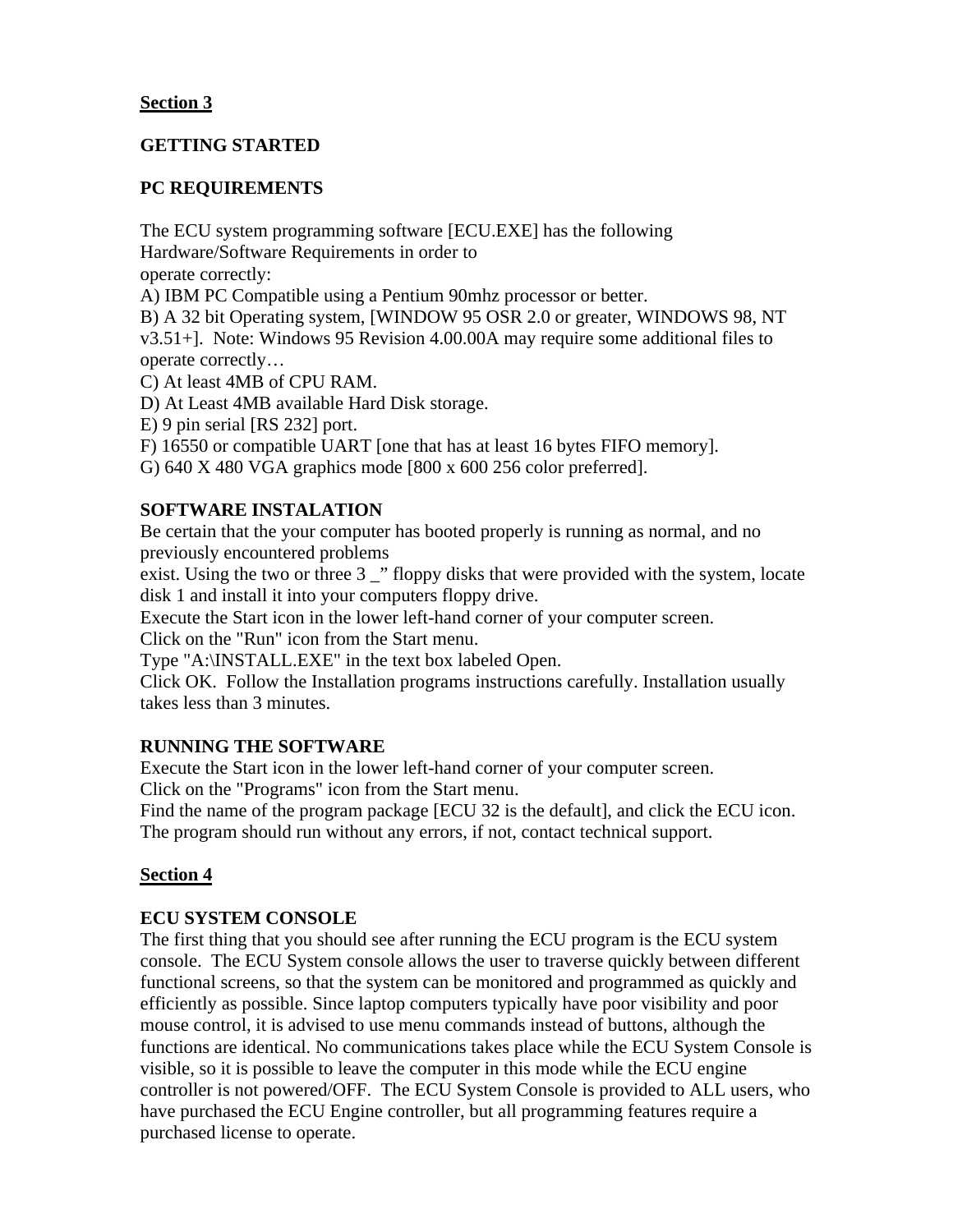# **SETTING COMMUNICATIONS PORT**

The programming software "ECU.EXE" communicates with the engine controller through a medium speed RS-232 link between your computer and the engine controller. In order to communicate, the engine controller must be properly installed/wired, and power must be provided to the engine controller. Power is usually provided by turning the ignition switch ON. When the engine controller power is turned off, or falls below 5.7 VDC, communications will halt, as will engine control. The Programming software needs to know which communications "COMM" port that it must use to communicate with the engine controller. The default is COMM 1, as this is typically the available port on most laptop computer systems. If COMM 1 is not available, another COMM port must be selected. If another COMM port is selected, you must totally exit the 034 EFI program before the selection can be used.

## **Section 5**

## **REAL TIME MONITOR:**

This feature is ideal for monitoring the data channels on the engine controller, to look for sensor failure, or to monitor performance. All internal sensors can be monitored from this screen.

## **DASHBOARD:**

This feature is a graphical representation of many of the sensor based inputs to the engine controller. It is a great way to get a relative feel for the sensory information instead of plain numerical information.

#### **CONFIGURATION:**

This feature is used to setup the basics of engine control. This feature effects the heart of the engine controller, and most other programming screens are dependant upon data that is entered in the Configuration screen, to be correct and appropriate.

## **BASIC MAPPING:**

This feature allows the engines specific operation to be characterized so that the engine operates as needed across the entire engine map. It incorporates a 32x8 3 dimensional table that allows the user to compensate for engine volumetric efficiency as well as other issues that make simple non-mapped systems inappropriate for many engine applications. This interface allows for subtle changes to be put into a specific engine setup to allow for minor to major engine modifications, while still giving great drivability and performance. A "Crosshair" graphical device is provided to show the user where the controlled engine is currently operating, thus making the mapping operation easier.

## **ADDITIONAL MAPPING:**

This feature is used to setup a series of sensor based fuel enrichment maps, as well as setting up the closed loop setpoint map. A "Crosshair" graphical device is provided for each of the map entries for this feature, to make programming the maps a simple operation.

## **SUPPLIMENTAL DRIVER MAPPING:**

This feature is provided to setup the optional Supplemental Driver Output. A "Crosshair" graphical device is provided for the map to make programming a simple operation. Not available for 5 cylinder applications.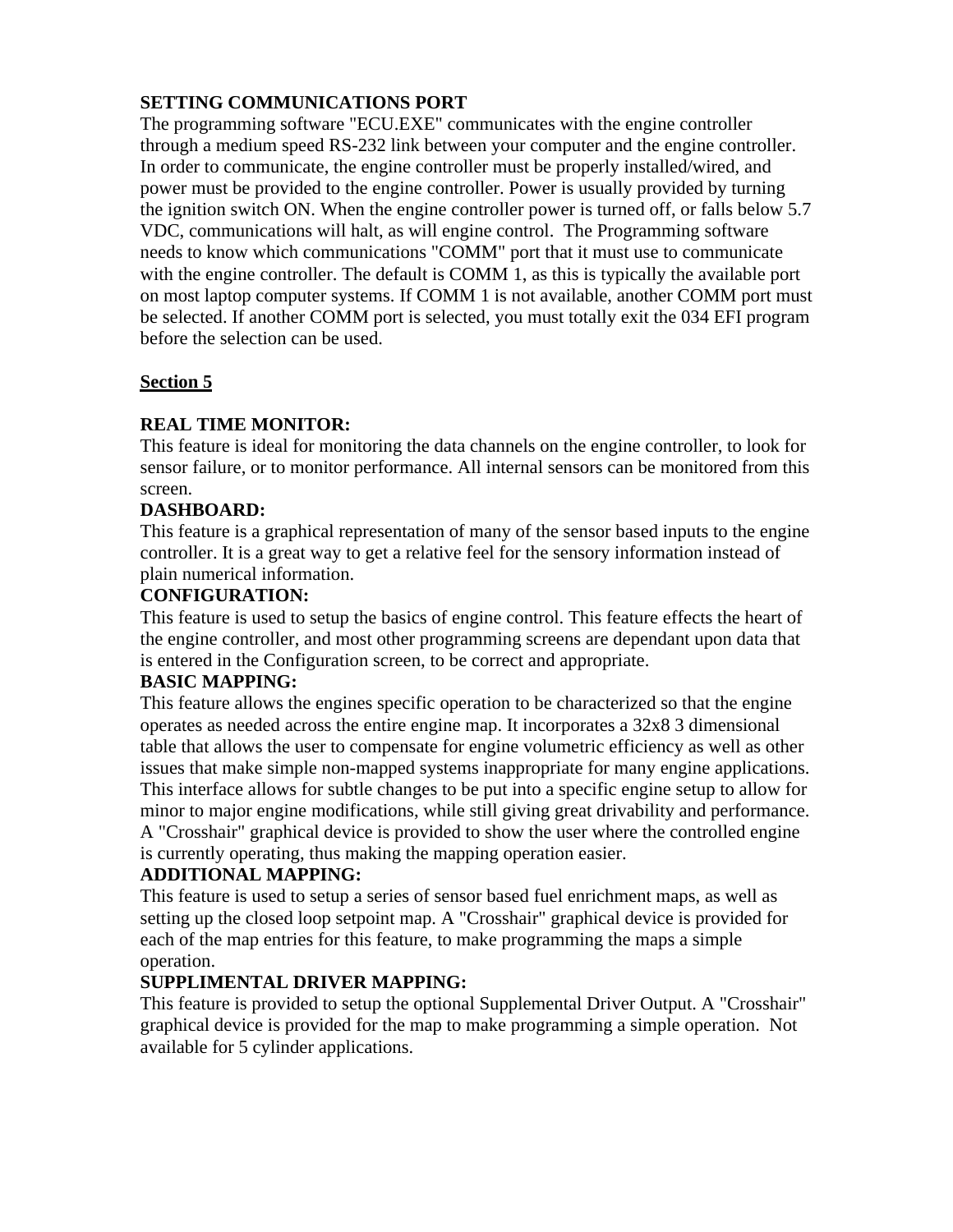## **DATA PLOTTER:**

This feature allows the sensor data to be plotted on a digital chart recorder. Individual sensor channels can be turned off and on, the plotter interval time can be changed, and plotted data can be logged into a file that can be imported into any spreadsheet package. **ABOUT ECU:**

This feature allows a quick verification of the controller's serial number, the 034 EFI software revision number and the controllers internal firmware revision. This information is provided for troubleshooting purposes, or to allow the user to get the serial number so that a software license can be obtained. This feature also provides contact information for obtaining service or technical support.

#### **EXIT:**

Allows user to exit the console application (ECU.EXE).

## **Section 7**

#### **SOFTWARE LICENSING:**

Although the 034 EFI PC programming software is provided free of charge, the use of some of its features requires the purchase of a user license. Specifically, only the ability to monitor the system sensors and basic performance are provided without the license requirement, and thus all programming options are disabled. It is intended that the user can use the free features within the software to verify that the system is correctly wired, and operable prior to initial startup. These features may also be used for limited troubleshooting as some non-sensory data is also displayed. Since some users will purchase ready to run kits, and others may pay a third party to install and tune the users controller system, it is apparent that not all users will require a software license to operate the engine controller successfully. Charging for the full use of the PC software allows us to continue to provide a quality user interface between the tuner and the controller, and to pay for software development costs that should not effect the cost of the controller hardware, since not every user will require its use. License access codes are matched to a specific controller, and are not transferable to other ECU units. In order to receive a license code which will allow full feature access, you must either purchase the license at the time of the controller purchase, or you may contact us, and we will sell you the license and provide to you a license access code. In order for us to provide an access code, we will need the specific serial number that the license will be used with. Once the license access code is known, it must be entered into the ECU System Console by clicking the "View" then "License" menus. Enter your 3 license number codes into the text boxes, and click the check mark button. You will receive a confirmation that you have entered the correct license code, and your license information will be stored in your computer.

## **Section 8**

If the provided user license code were 100-101-102, the user would enter the following information into the license entry screen. If additional engine controllers are to be used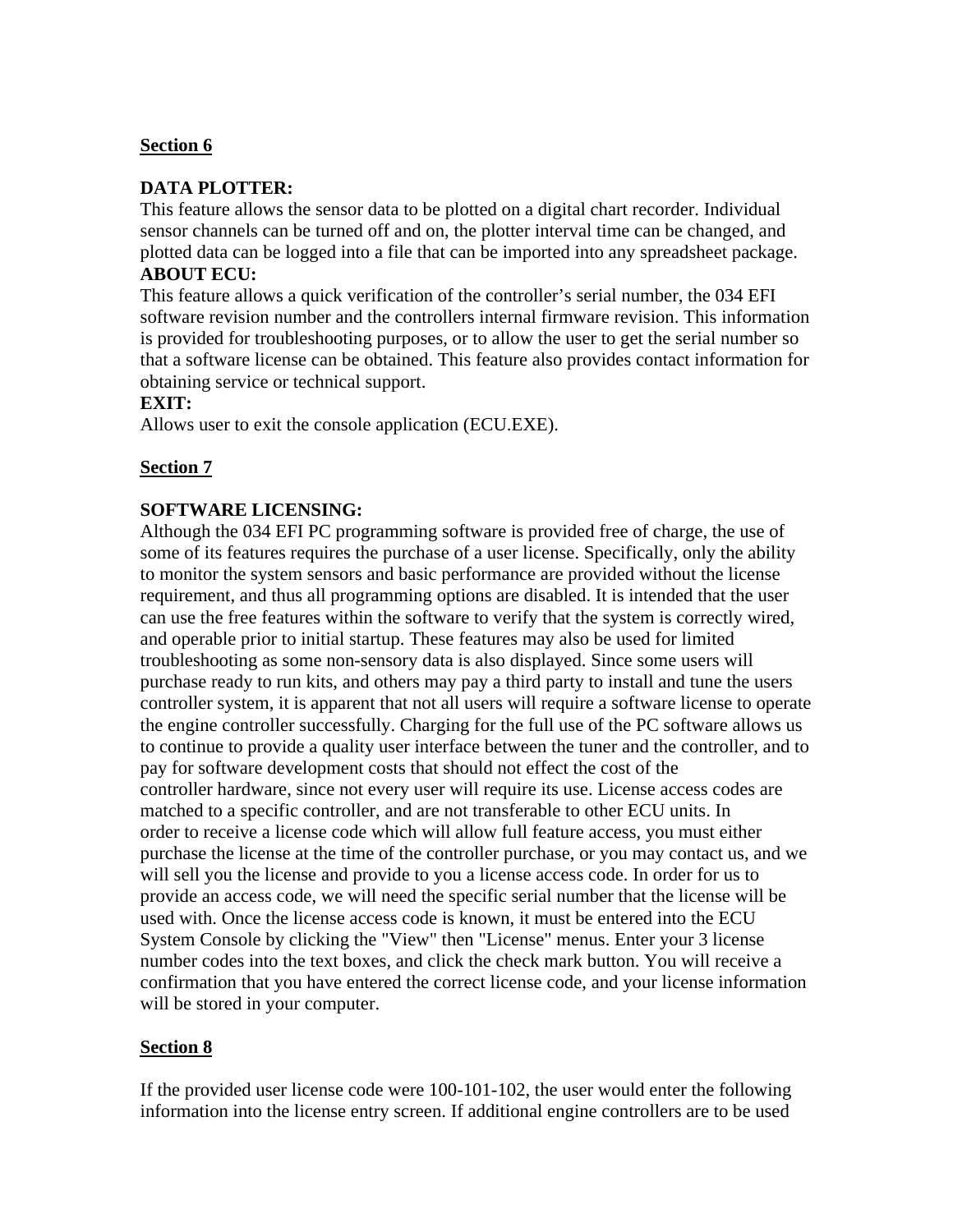from the same PC, a separate license will be needed for each ECU, and the correct license code for the specific ECU will have to be entered before attempting use the software.

## **Section 9**

## **REAL TIME MONITOR:**

The real Time Monitor allows the user to view the operation of the controller while the controller is operating. This allows the user to gauge the level of tuning required, and to troubleshoot the system after installation or if a problem arises later.

## **Section 10**

## **DASHBOARD:**

This is another monitor only feature that allows a graphical representation of the engine tachometer, air and coolant temperature sensors, battery voltage and manifold pressure. Also provided is a simulated LED Lambda meter for monitoring the air fuel mixture. The dashboard screen also provides the user the ability to adjust the Fuel Offset and Gain parameter [with optional license], which will allow course tuning of the main fuel parameters from within this screen. Also provided is the ability to temporarily turn off or on closed loop operation, which allows the user to set fuel and mapping parameters without having to deal with the engine controller trying to correct the mixture that the user is setting. The user may also monitor the EGO correction gain, which can tell the user if the mapping parameters are set well. Note: A well mapped engine should have EGO correction gain figures close to 1.000 across the portions of the map that it has been tuned for.

## *[Injector Scaler]*

This is the main fuel parameter across the entire map.

Increasing this parameter will cause a richer mixture.

## *[Injector Offset]*

This is the fuel-offset parameter, and adds or subtracts from the calculated injection pulse width.

## **NOTE: Clicking the check mark will store this screens parameters to the ECU memory.**

## **Section 11**

## **CONFIGURATION \*This feature requires a user software license.**

## *[Accel Sensitivity]*

Sets the amount of throttle opening enrichment. Higher numbers gives more fuel when the throttle is opened rapidly. Use values of 10.0 or greater

## *[Accel Rate]*

Sets the length of time that the acceleration enrichment will operate. Lower numbers will give longer enrichment times. Use values of 5.0 or greater.

## *[Accel Min PW]*

Sets the minimum calculated acceleration pulse width that will be used. This prevents small throttle changes from causing unwanted enrichments. Larger numbers will give lower emissions, but poorer response.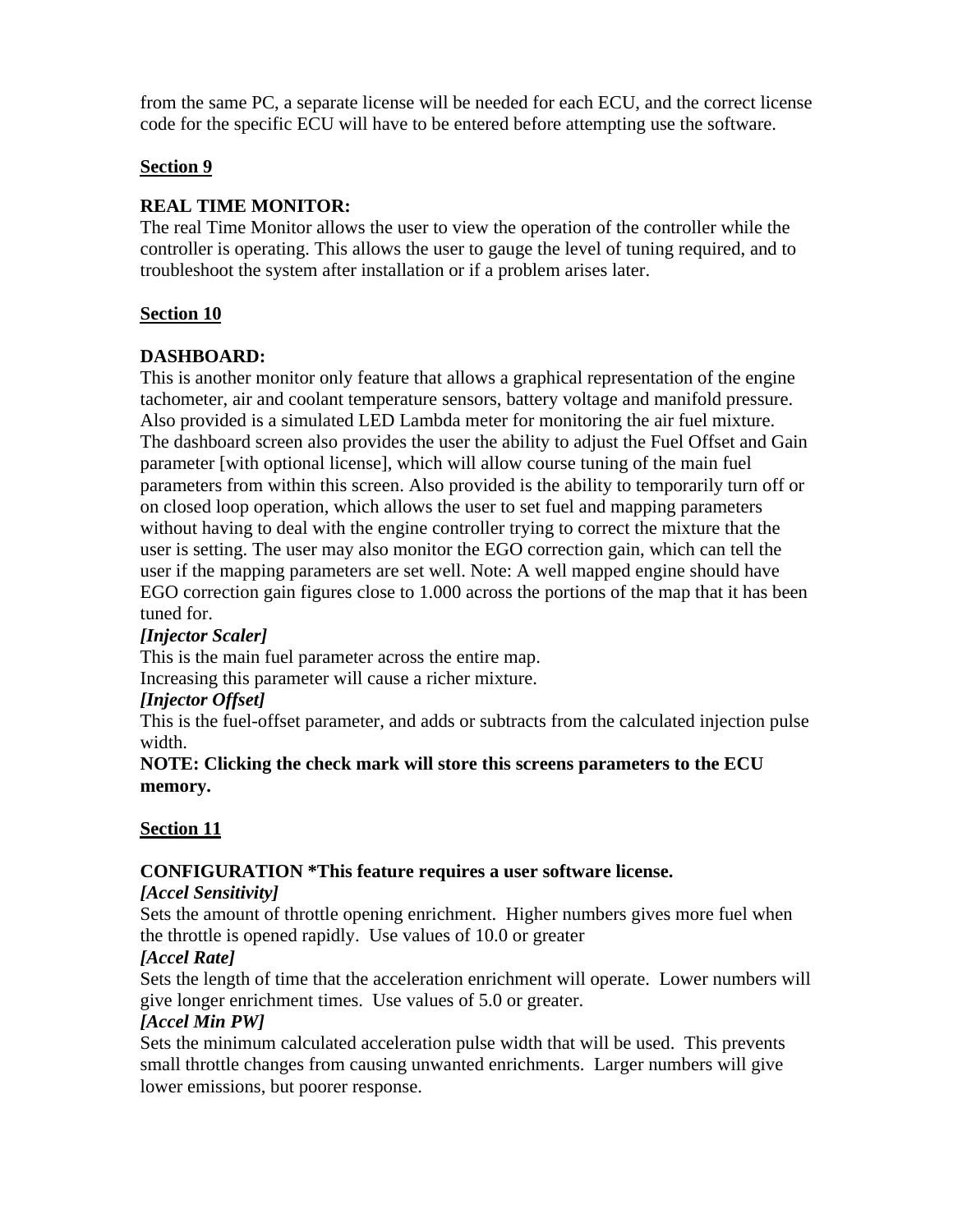# *[Accel Max PW]*

Sets a limit on the amount of acceleration enrichment that can be used. Larger numbers will allow higher enrichments.

## *[Accel EGO Reset]*

Sets the amount of enrichment that will disable then reset the closed loop (EGO operation. Lower numbers will reset the EGO algorithm and prevent closed loop operation during transients. Setting this value too low can cause problems with normal or static closed loop operation.

## **Section 12**

## *[Rev Limiter]*

The RPM at which the fuel will be cut.

## *[Engine Decel]*

The Vacuum/Pressure at which the fuel will be cut during engine deceleration. Usually set to 20-25 kPa.

#### *[Number of Cylinders]*

Enter the number of Engine Cylinders.

## *[Number of Injection Phases]*

The number of phases before the phase is reset to phase 1. This is usually set to [but not always] the number of drivers that are installed on the PCB. IE: a 4 phase controller drives phases 1 to 4, then cycles back to phase 1.

## *[Tach Full Scale [RPM]]*

This is the max range for which to calculate and display engine RPM.

Requires that the Number of Cylinders be set correctly, and that each cylinder receives a trigger every 720 engine degrees.

## *[Cold Priming Duration]*

Sets the pulse width given to a cold engine when the ignition is turned on. Will not function unless ECU is powered by an ignition switched source.

## *[Cold Number of Pulses]*

Sets the number of pulses given to a cold engine when the ignition is turned on.

#### *[Hot Priming Duration]*

Sets the pulse width given to a hot engine when the ignition is turned on.

## *[Hot Number of Pulses]*

Sets the number of pulses given to a hot engine when the ignition is turned on.

## *[Cold/Hot Threshold]*

The Air temperature in degrees, that differentiates a cold versus hot priming event. *[EGO Loop Rate]*

The rate at which the EGO algorithm is applied for closed loop operation.

Sometimes known as Integral Gain. Higher numbers cause slower, but more stabile closed loop operation.

## *[EGO Prop. Gain]*

Sets the instantaneous fuel correction from the EGO sensor. Setting this too high causes rapid lean/rich oscillations. Setting this too low can cause higher emissions, and slow closed loop response time.

## *[EGO Loop Activation]*

Sets the number of seconds after power up before the EGO sensor is used for closed loop operation. Set to 0 for no EGO/closed loop operation or a long enough period that the EGO sensor is heated to its required temperature. Also set to zero during fuel parameter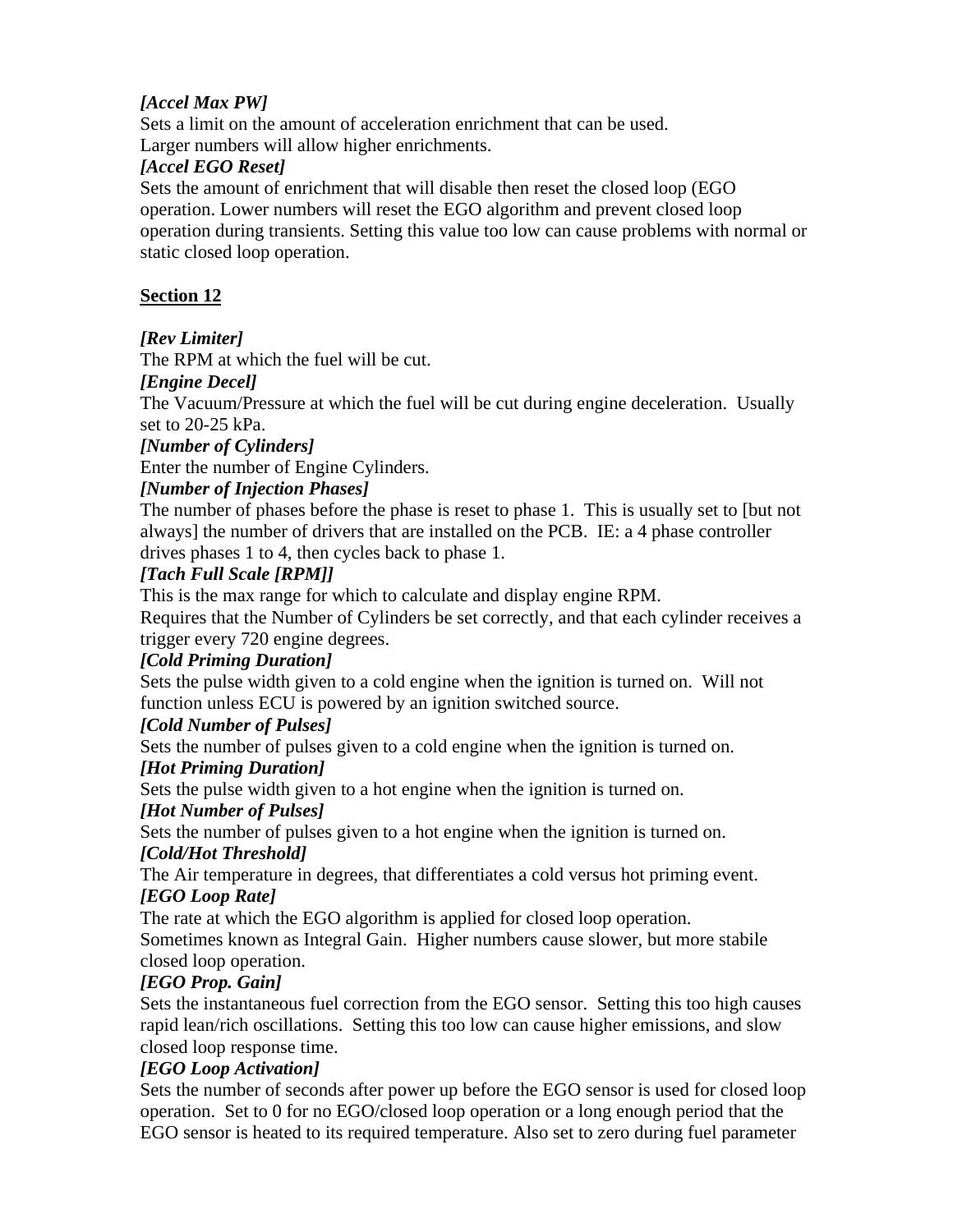changes and mapping to eliminate the closed loop operation from altering the parameters that you are setting.

## *[Min EGO Gain]*

Lower limit that the closed loop operation can set the gain to a lower authority limit.

# *[Max EGO Gain]*

Upper limit that the closed loop operation can set the gain to a higher authority limit. *[TPS/MAP mapping]*

Sets if the internal MAP sensor or the TPS becomes the "Y " axis entry into the basic map matrix.

**NOTE: Clicking the check mark will store this screen's parameters to the ECU memory.**

## **Section 13**

## **BASIC MAPPING \*This feature requires a user software license.** *[TPS MAP cut-in RPM]*

Sets the minimum RPM that the %TPS mix mapping will be used. For instance by setting this feature to 300 RPM, the engine controller will use ONLY the normal mapping parameters from 0 to 300 RPM. This feature is useful for allowing proper starting injection pulse widths, will allowing a sharp transition to a mixed TPS stabilized injection pulse width.

## *[Injector Scaler [MS]]*

This is the main fuel parameter, similar to the function of main jets on a carbureted engine. This number equates to the basic "unmapped" pulse width that the controller would calculate at the maximum manifold pressure. Increasing this number will generally give more fuel at a give pressure/engine load. Be careful to correctly select your fuel injector rates, as if the injection pulse width gets too long, the injectors can be opened for 100% of their duty, at which point the engine will lean out, and likely become damaged. For more information of injector selection, please call or email technical support.

# *[Injector Offset [MS]]*

This parameter is usually considered a trim adjustment, similar to the idle and progression circuit in a carbureted engine. This parameter is typically near zero, or even slightly negative in many medium performance applications. In higher performance applications, where the idle manifold vacuum is low, this parameter can be somewhat more negative, where the calculated pulse width at idle is too high due to higher manifold pressure (poor vacuum). The negative Injector Offset parameter subtracts "if negative" from the basic pulse width so that the resultant pulse width is what is needed to control the engine.

# **Section 14**

# *[Basic Mapping Matrix]*

In the middle of this screen is a 16 by 9 matrix of cells, These cells form the basis for setting the mapping gains at various locations in the engines operation. Actually the matrix is 32 by 9 cells, but not all cells can be displayed at a time. The matrix is effectively split in half, where the lower RPM matrix is viewable by clicking the Low selector, and the second half of the map is viewable by clicking the High selector. The default values for the entire matrix "map" is 1.00, which signifies that the Injector Scaler and Injector Offset ONLY are used to set the basic injection pulse width calculation. By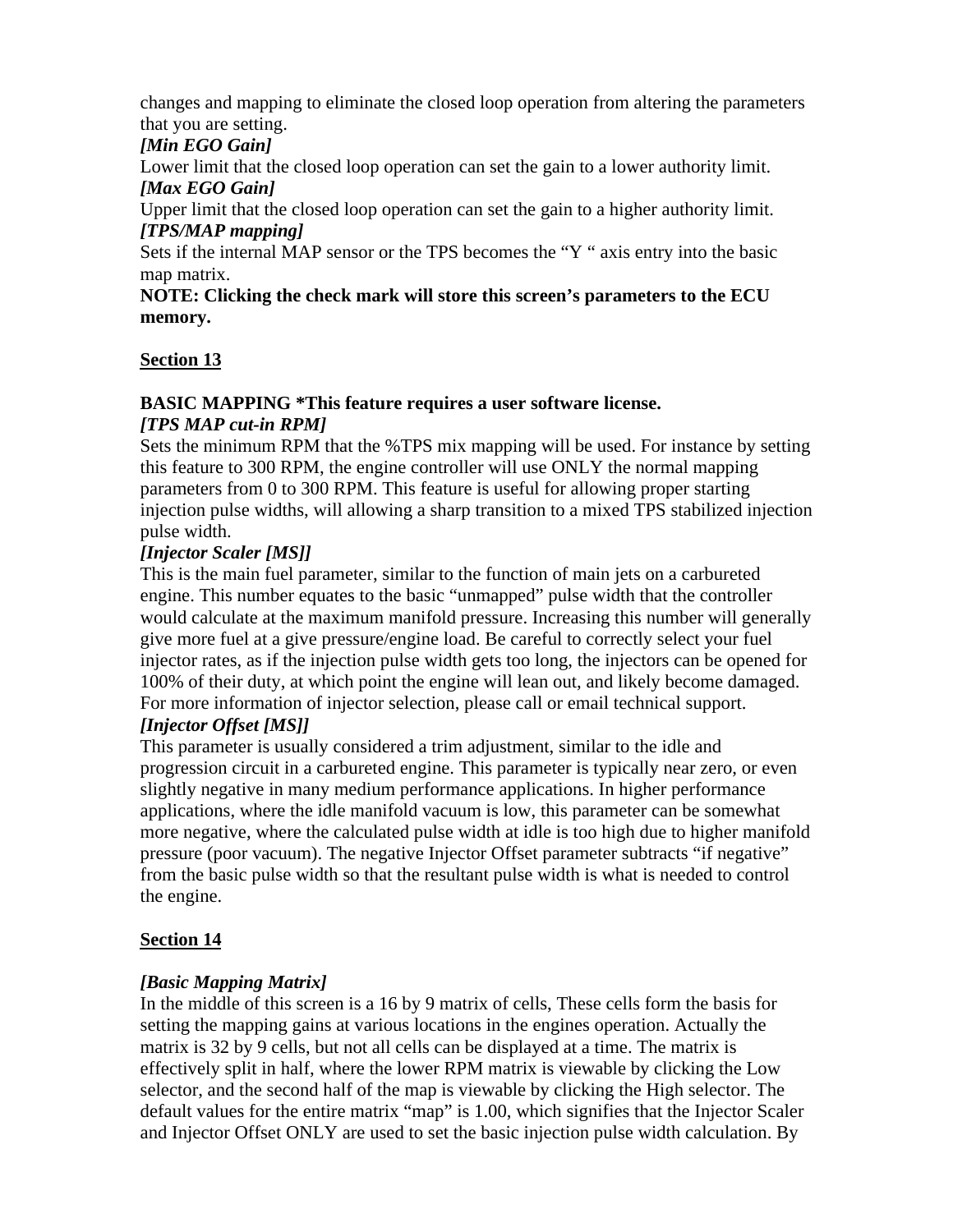setting a given cell or range of cells to different values other than 1.00, the engine operation across the region of the map can be made richer "more fuel" or leaner "less fuel" in order to make the engine run and operate properly. Values in these field greater than 1.00 signify more fuel to be used in this cell, and values less than 1.00 signify a need for less fuel in this cell. As the RPM or pressure moves between cells, an interpolated mapping gain is calculated between this cell, and the next cell up and next cell to the right. In this way value differences between cells are smoothed out as you go across a cell, and into the adjacent cell. In general, simple engines "engines with no or light modifications" require little or no mapping from the default matrix of 1.00 values. Larger engine modifications and higher performance engines may require substantial mapping changes in order to obtain suitable operation. Mapping an engine can be a very tricky task, if this is your first time, take it slowly and change only 1 thing at a time, and make small sensible changes. You may also consider having a professional assist you in this task to establish a reasonable running engine that can be fine-tuned by you later. *[TPS PW]*

#### These parameters set the desired pulse width from this cell TPS position to the next cell TPS position. This acts as the TPS independent contribution to the pulse width calculation. The TPS PW series of cells forms a 2 dimensional pulse width curve that can be mixed into the normal pulse width calculations. These parameters along with the %TPS MIX parameters can assist is stabilizing the idle and light load pulse widths in heavily cammed or with very low volume induction systems. Reducing the parameters in these fields will reduce the TPS based contribution to the pulse width when the %TPS MIX values are not zero. PW values should rise from small (below 1) to no more than 5 or 6 (typically). Values bigger than this will cause excessive enrichment in low-rpm, large throttle opening conditions.

#### *[%TPS Mix]*

These parameters set the amount of mixture between the normal mapping based pulse width, and the TPS based contribution. The %TPS Mix parameters allows a tapered mix function based upon engine RPM, where the engine can transition from a higher TPS based mixture at low RPMs to a lower or even zero TPS based mixture at higher RPMs. This feature allows a controlled transfer from a primarily throttle based idle, to a pressure based control at higher RPMs, where perhaps the volumetric efficiency is better, or manifold pressure stabilizes. Setting these parameters to zero will fully disable (default) the TPS based mixture, and numbers up to 100% will run primarily off of the throttle position sensor. Values should taper to close to zero at large throttle openings.

*Cur Lamda* is the output of the EGO sensor expressed as Lamda, where numbers less than 1.00 mean rich, and numbers greater than 1.00 mean lean. This value can be used (if EGO sensor equipped) for tuning the fuel parameters and mapping.

*Map Enr* is the current calculated gain from the mapping matrix. This useful to see the effect of your mapping values while the engine is operating.

*EGO Corr* is the current gain established by the closed loop operation using the EGO sensor. If the controller is not running closed loop, this value should be 1.00. If the number is not 1.00 then the controller has altered the closed loop gain to attempt to maintain a desired air fuel mixture. If the number doesn't usually stay between .90 and 1.1, then this indicates that the engine is not properly mapped open loop, and than the closed loop operation has taken unusual means to correct the tuning problem.

*INJ PW* is the final current calculated pulse width that the injectors will use.

*Crosshairs* indicate the current operating points within each of the maps. **Clicking the check mark will store this screens parameters to the ECU memory.**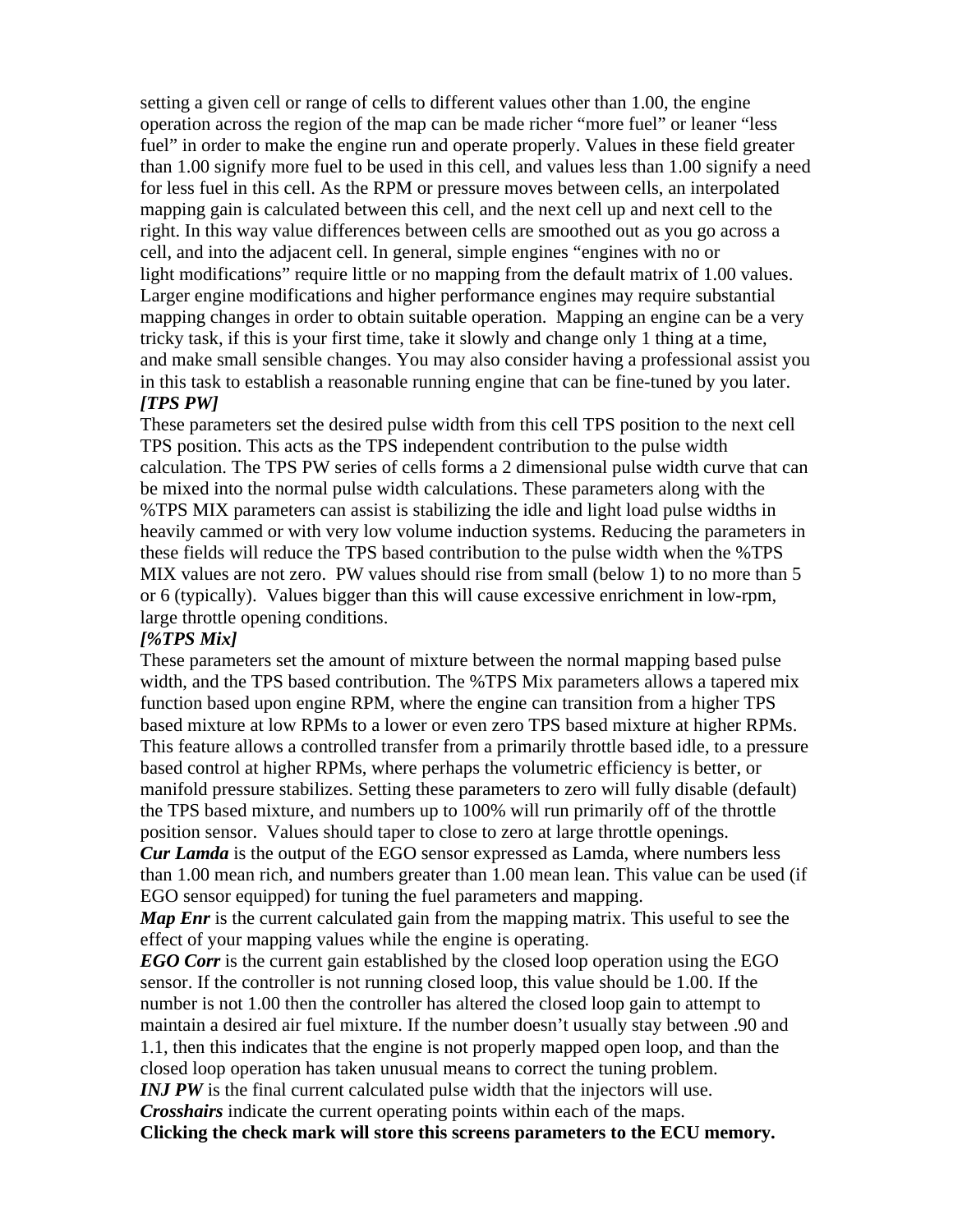#### **ADDITIONAL MAPPING \*This feature requires a user software license.** *[CLT Enrichment]*

This series of cells forms the gain as a function of coolant temperature. This allows more or less fuel to be used at different temperature sort of like a "choke" function on

## carbureted engines. Higher values will yield more fuel across this temperature range. *[MAT Enrichment]*

This series of cells forms the gain as a function of manifold air temperature. This allows more or less fuel to be used at different air densities. This is most useful across wider air temperature ranges, or when using a blower or compressor to compensate for

compressive air heating. Higher values will yield more fuel across this temperature range. *[AUX Enrichment]*

This series of cells forms the gain as a function of an external input voltage. Higher values will yield more fuel across this voltage range.

## *[EGO Lamda Setpoint]*

This matrix forms an RPM vs. MAP pressure closed loop lamda setpoint map. Setting these values lower than 1.00 will yield a richer closed loop operation, and values greater than 1.00 will yield leaner closed loop operation. Don't move these values too far from 1.00 or stability problems will arise due to the rather narrow band of useful range that an EGO sensor can be used.

*Crosshairs* indicate the current operating points within each of the maps. **Clicking the check mark will store this screens parameters to the ECU memory.**

# **Section 16**

## **SUPPLIMENTAL DRIVER MAPPING \*This feature requires a user software license.**

## *[Mapping Input Source]*

This allows the selection of the MAP, TPS, RPM, AUX input or none of the above to become the basis for the supplemental driver map. Clicking any of these signals will automatically alter the range of the mapping cells. Use this feature to control supplemental fuel driver, EGR solenoids or even idle air solenoids for whatever purpose seems appropriate.

## *[Supplemental Driver Pulse Width]*

These cells form a pulse width function using the Mapping Input Source as the input to this simple table. Values between cells are interpolated to smooth the transition from one cell to the next.

*Crosshairs* indicate the current operating points within each of the maps. **Clicking the checkmark will store this screens parameters to the ECU memory.**

# **Section 17**

## **DATA PLOTTER \*This feature requires a user software license.**

The Data Plotter is a tool to monitor performance trends and to plot or log sensor data into a spreadsheet file for later evaluation. Each of 6 listed sensory inputs may be selected or deselected of the graph. The plotter file name allows the user to type in the name of a file that this program will log to each log interval. Keep the file extension ".CSV" so that